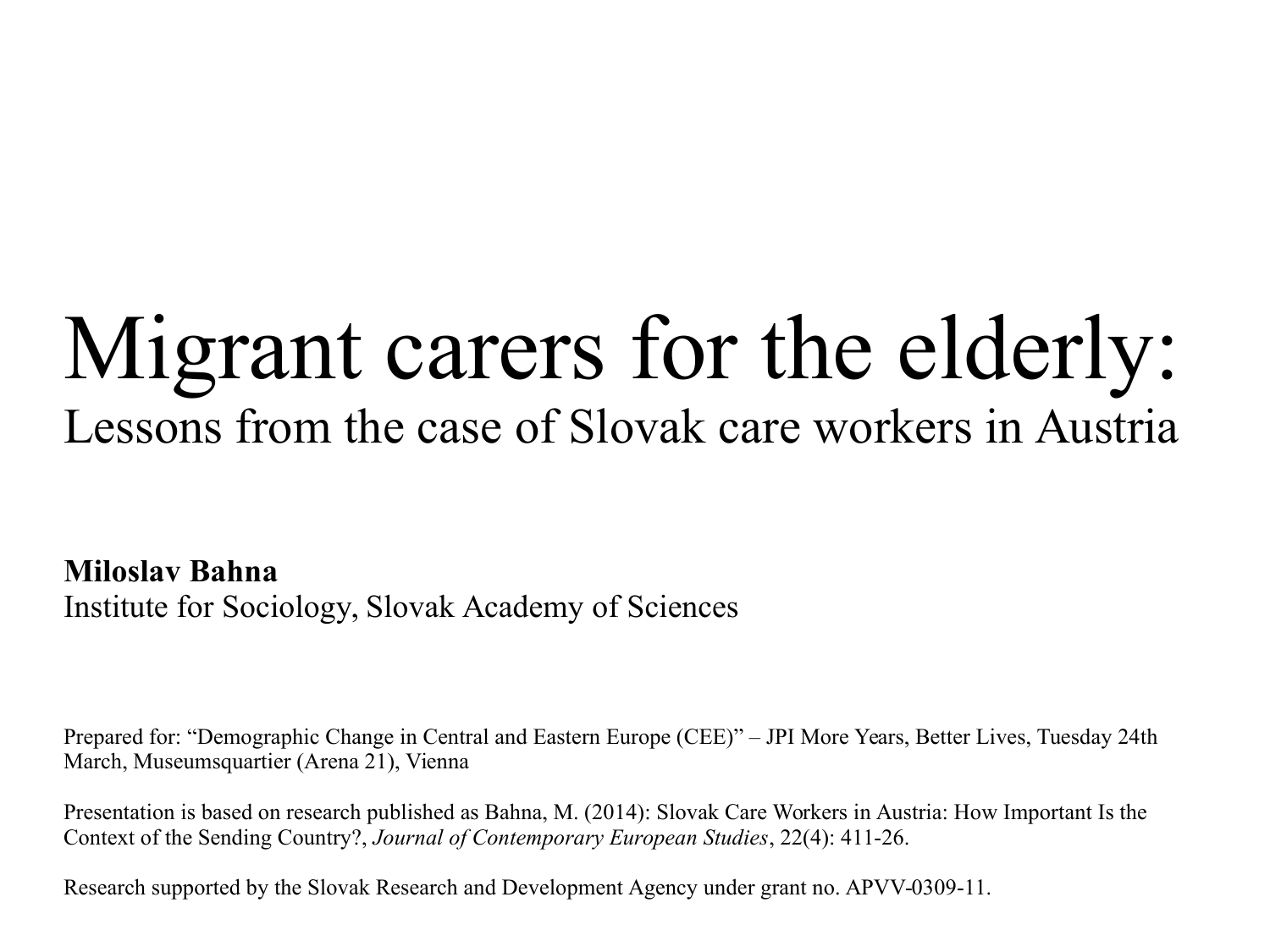# Care workers in the context of migration from Slovakia

- Since 1989 a latent component of migration to the "West"
- Slovakia part of the EU (May 2004) and Schengen area (Dec 2007)
- Legalisation of around the clock care work in Austria (between 2006 - 2008)
- *Until the 2008 crisis in the shadow of post-2004 migration from Slovakia to the UK and Ireland*
- Full labour market access for Slovak citizens in Austria (May 2011)
- Currently the rich neighbour (Austria) is (finally) becoming a top *destination*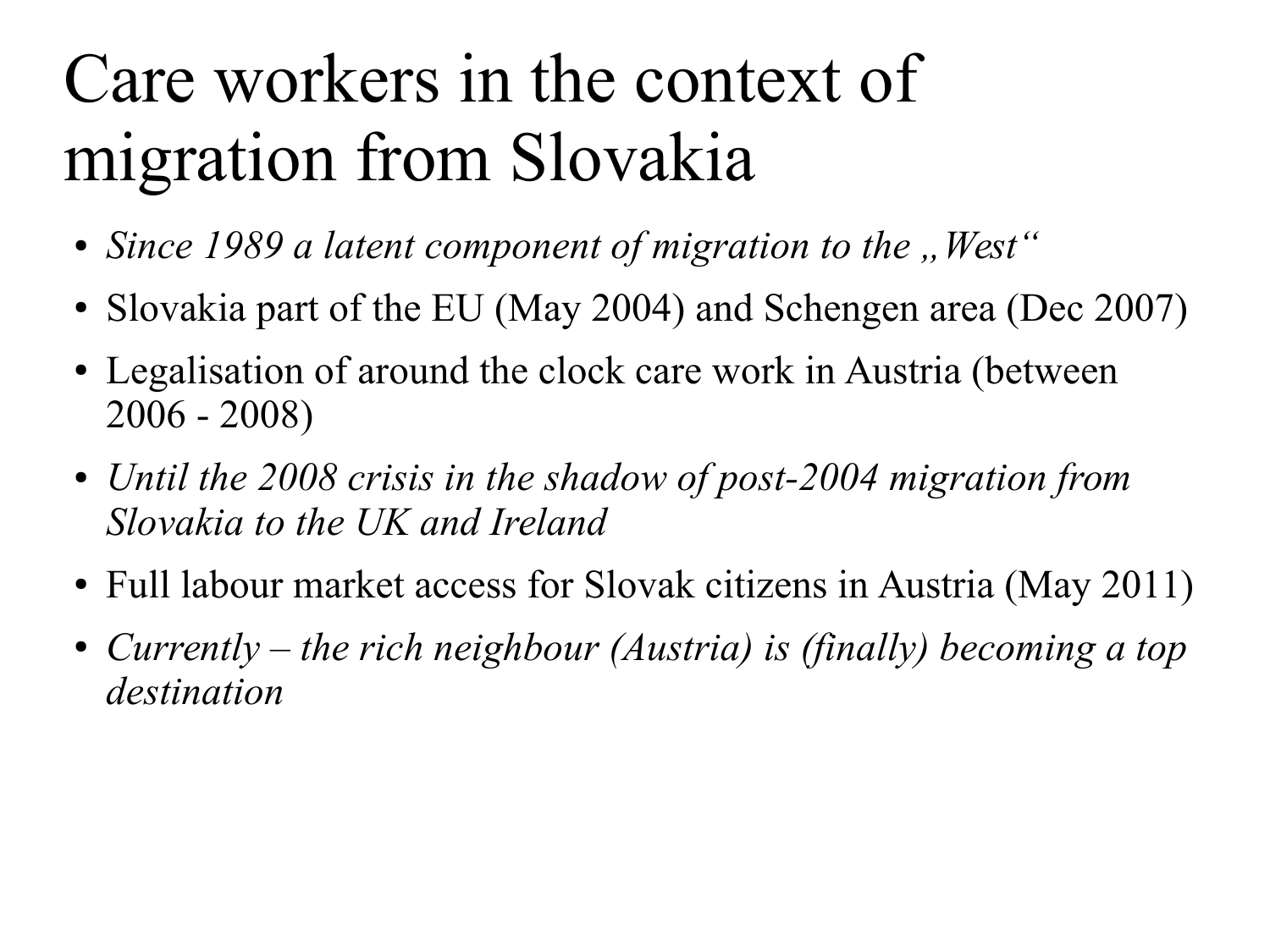# Approaches to female migration

- Migration of (mostly) female care workers is in the current migration research part of the broader topic of female migration which is usually thematized in two ways:
	- **Gender perspective:** focus on transnational or global care chains (Hochshild 2000; Yeates 2009; Garey and Hansen 2011; Nordberg 2012), transnational care spaces (Gendera 2007, 2011), how migrant carers enable the (mostly female) relatives of the cared for person to proceed in their work life (e.g. Näre 2013), care drain (e.g. Piperno 2012), the general peculiarity of domestic employment, its ambiguous employer– employee relationships and the use of power in the often semi-formal employment settings (Anderson 2000; Lutz 2004, 2008).
	- **Demand side perspective:** domestic care work as a product of dual labour market (Piore 1979), recruitment of workers into sectors unattractive to nationals, policies in the receiving country that enable or support such types of employment (e.g. various cash for care schemes).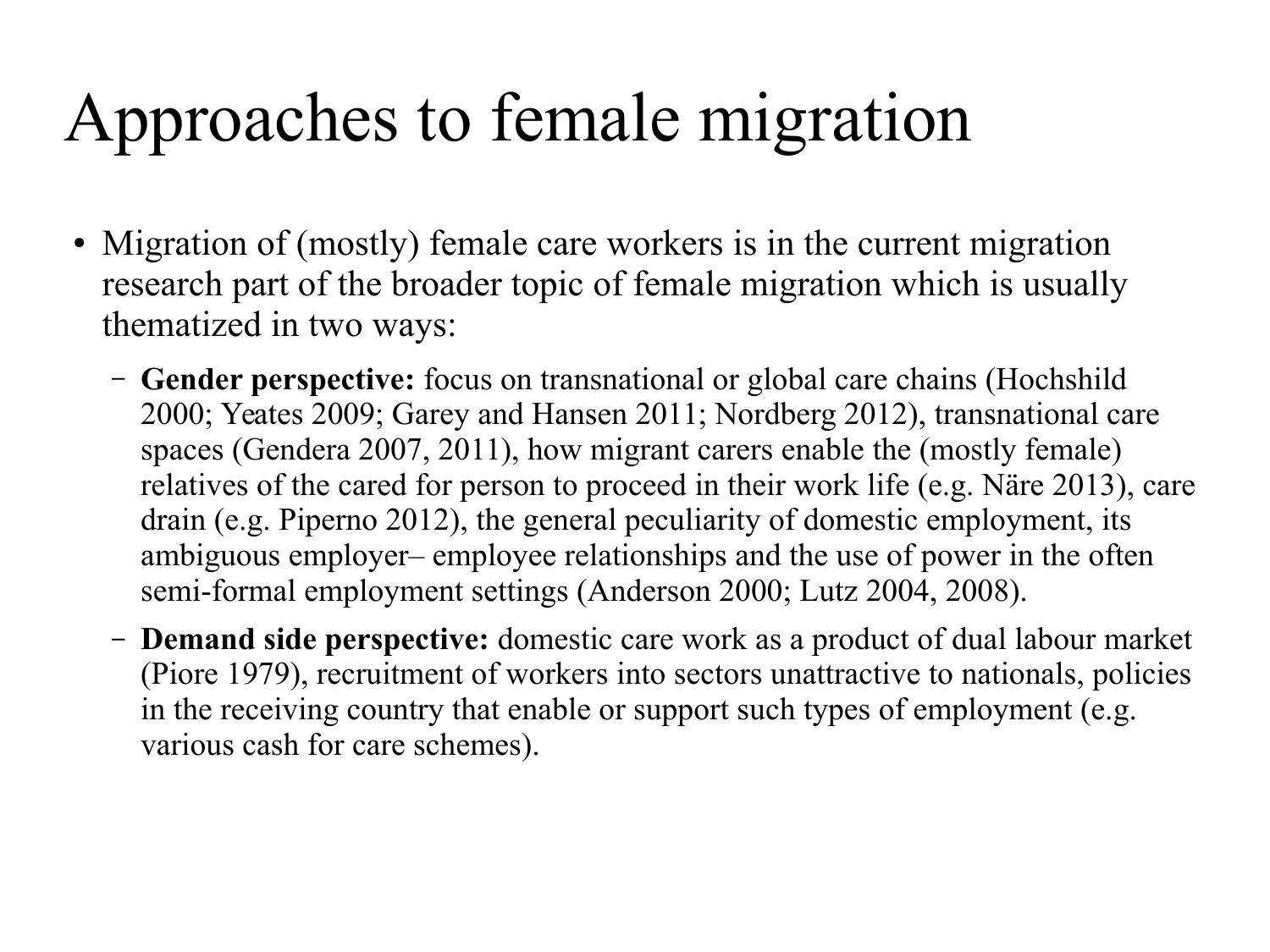# Current approach

- Qualitative and policy analysis oriented approaches of the current research have downplayed that care workers are primarily labour migrants.
- Important to focus on individual and structural factors in the sending country which have always been part of the classical approaches to labour migration.
- The explanatory power demonstrated in two related examples:
	- The popularity of care work in Austria in recent years is better explained by the crisis induced unemployment level rise in Slovakia than by the legalization and care policies in Austria.
	- The importance of Slovakia-related employment characteristics of the care workers in explaining their earnings in Austria.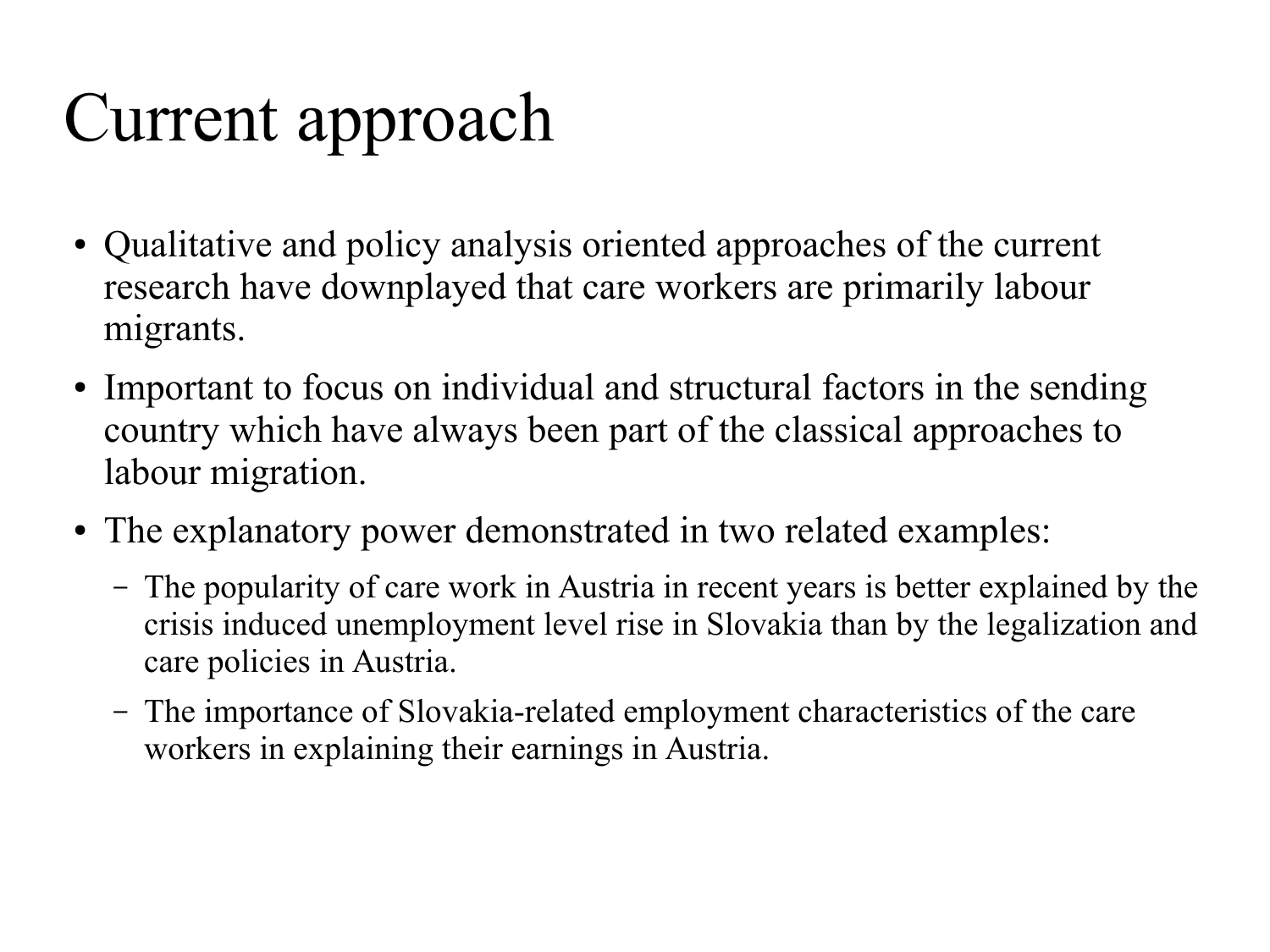## The data - three sources

- cAreworkers 2011 survey, cca 60 questions focusing on the work situation, tasks carried out and overall satisfaction in Austria as well as on prior employment, care obligations and family background in Slovakia. N= 151, fieldwork in November 2011.
- Slovak Labour Force Survey (also pre-2008 data)
- Austrian data on registered trade licenses and social security contributions of the legal care workers (since 2008)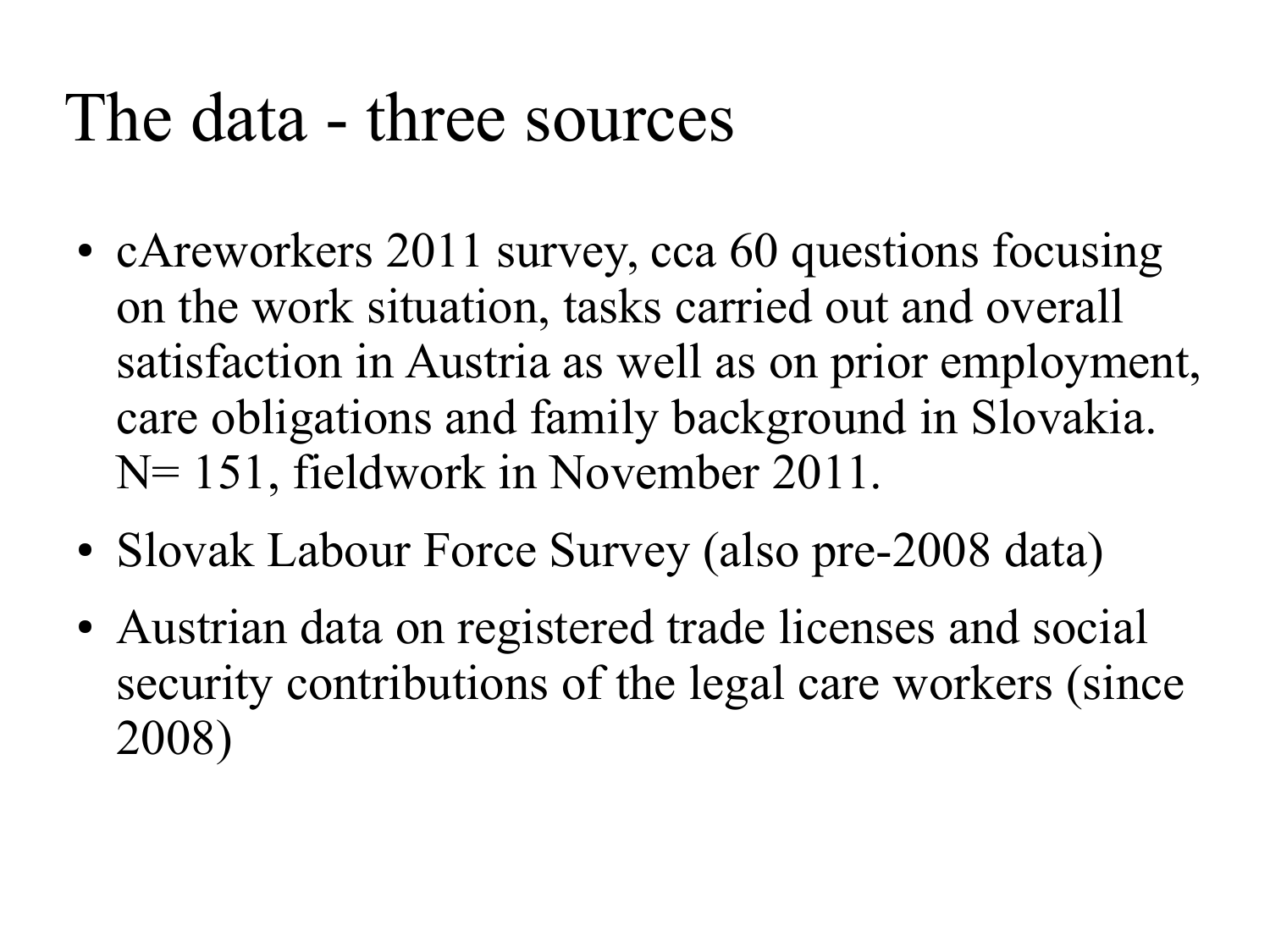#### Slovak care workers in Austria and unemployment in Slovakia, Slovak LFS

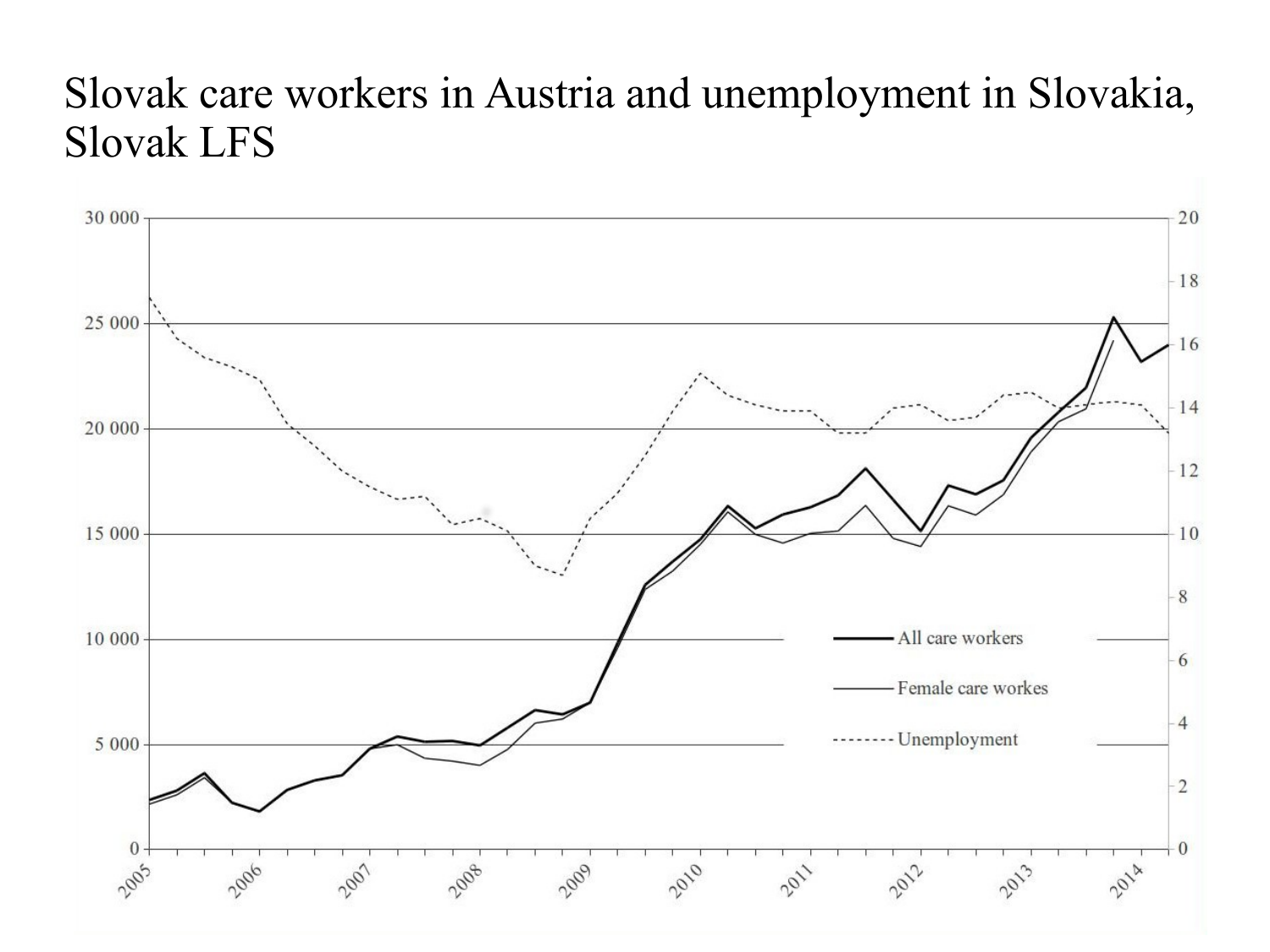# Changes after 2008

- Unemployment rise in 2009 followed by a rise in numbers of care workers in Austria
- Decreasing importance of the wider Bratislava region
- Changes in the composition of Slovak care workers in Austria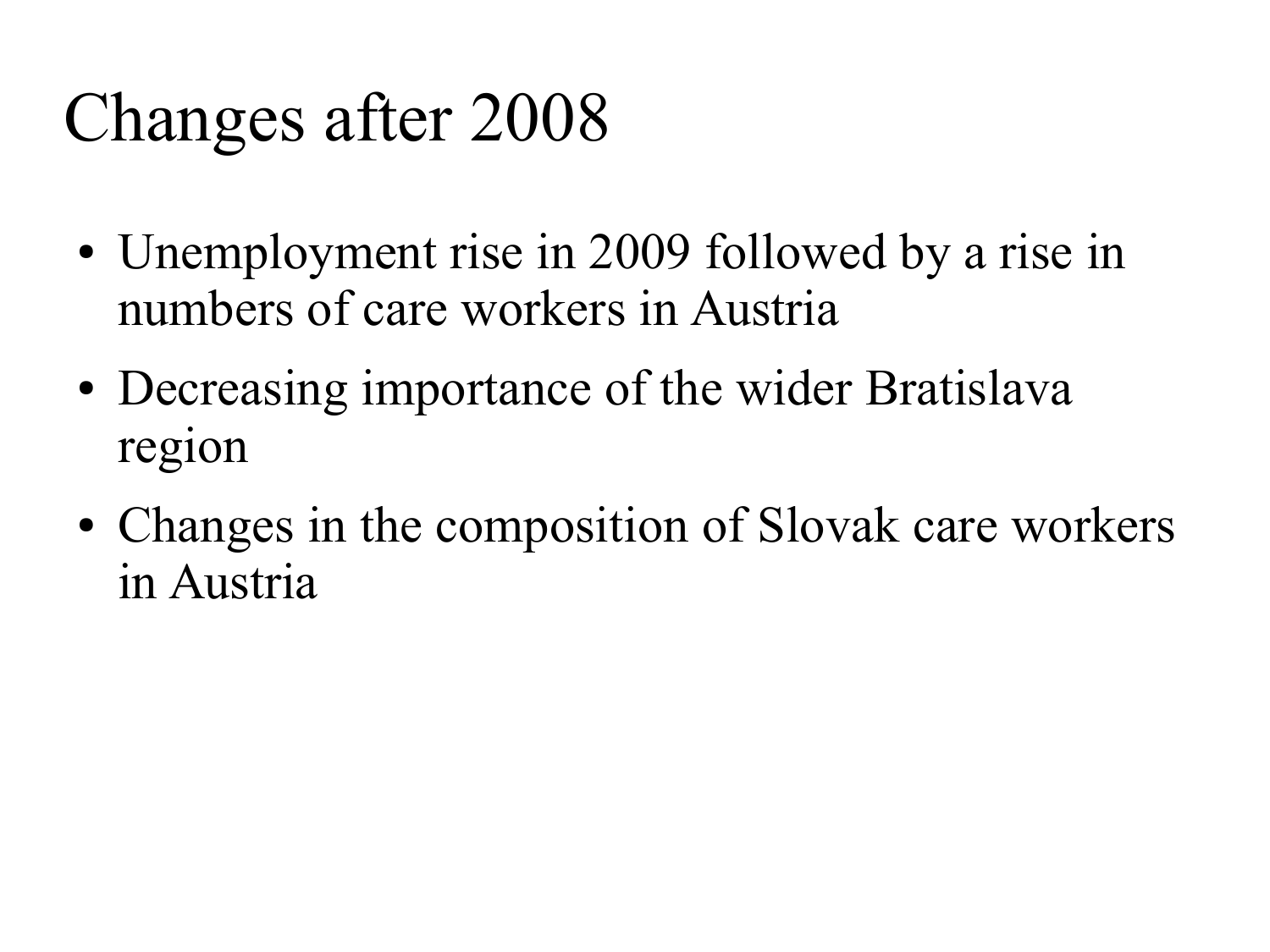# The three generations of carers in the cAreworkers 2011 survey

- Pre legalisation  $(1991 2006)$
- Pre crisis  $(2007 2008)$
- Crisis (2009 2011)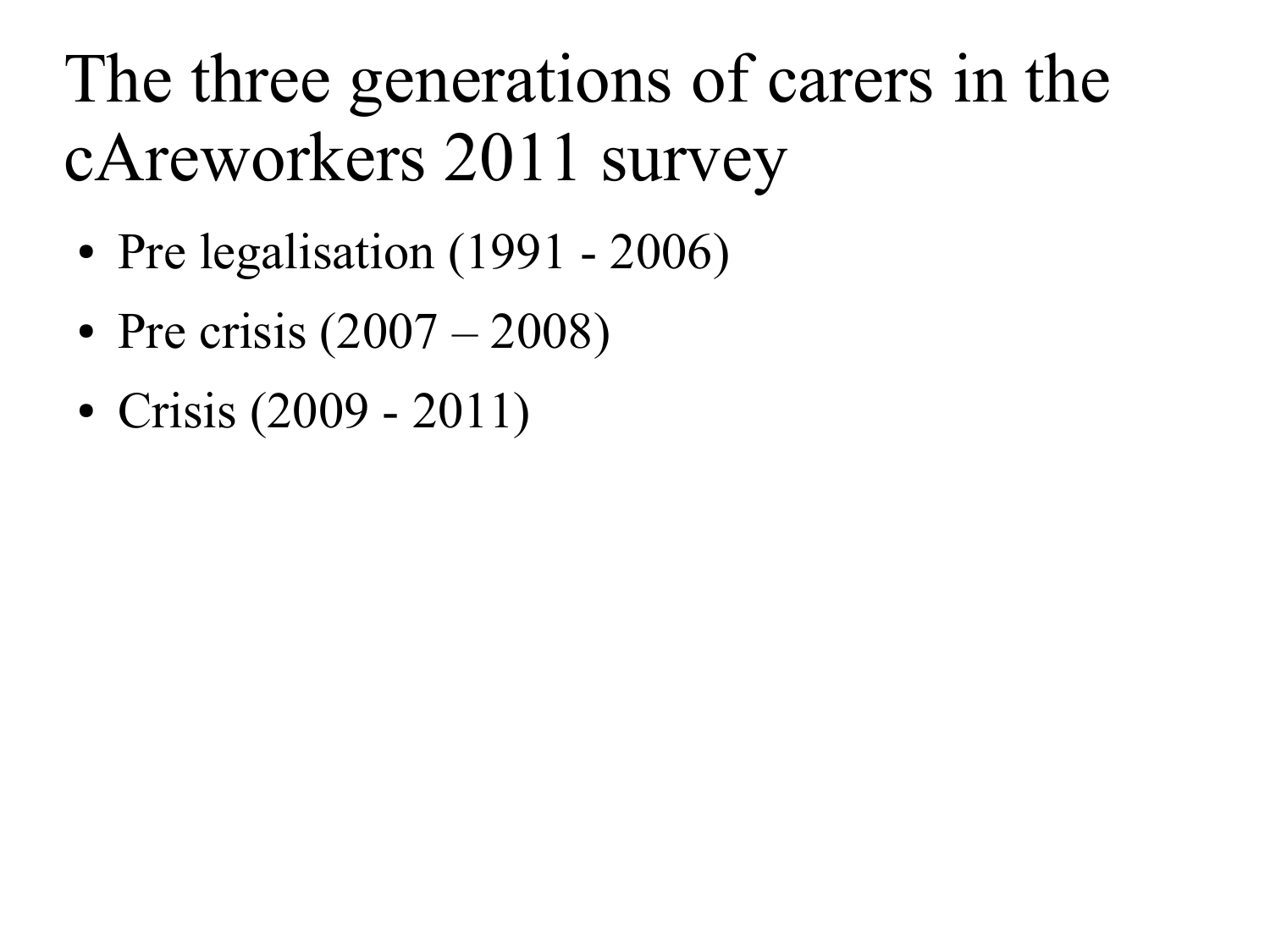# Employment situation in Slovakia before starting care work in Austria

|                              | $1991 - 2006$ | $2007 - 2008$ | $2009 - 2011$         | <b>Total</b> |
|------------------------------|---------------|---------------|-----------------------|--------------|
| employed / self-<br>employed | 52            | 52            | $\mathcal{A}^{\cdot}$ | 48           |
| maternal / parental leave    |               |               |                       |              |
| unemployed                   | 37            | 39            | 48                    | 42           |
| retired                      |               | Q             |                       |              |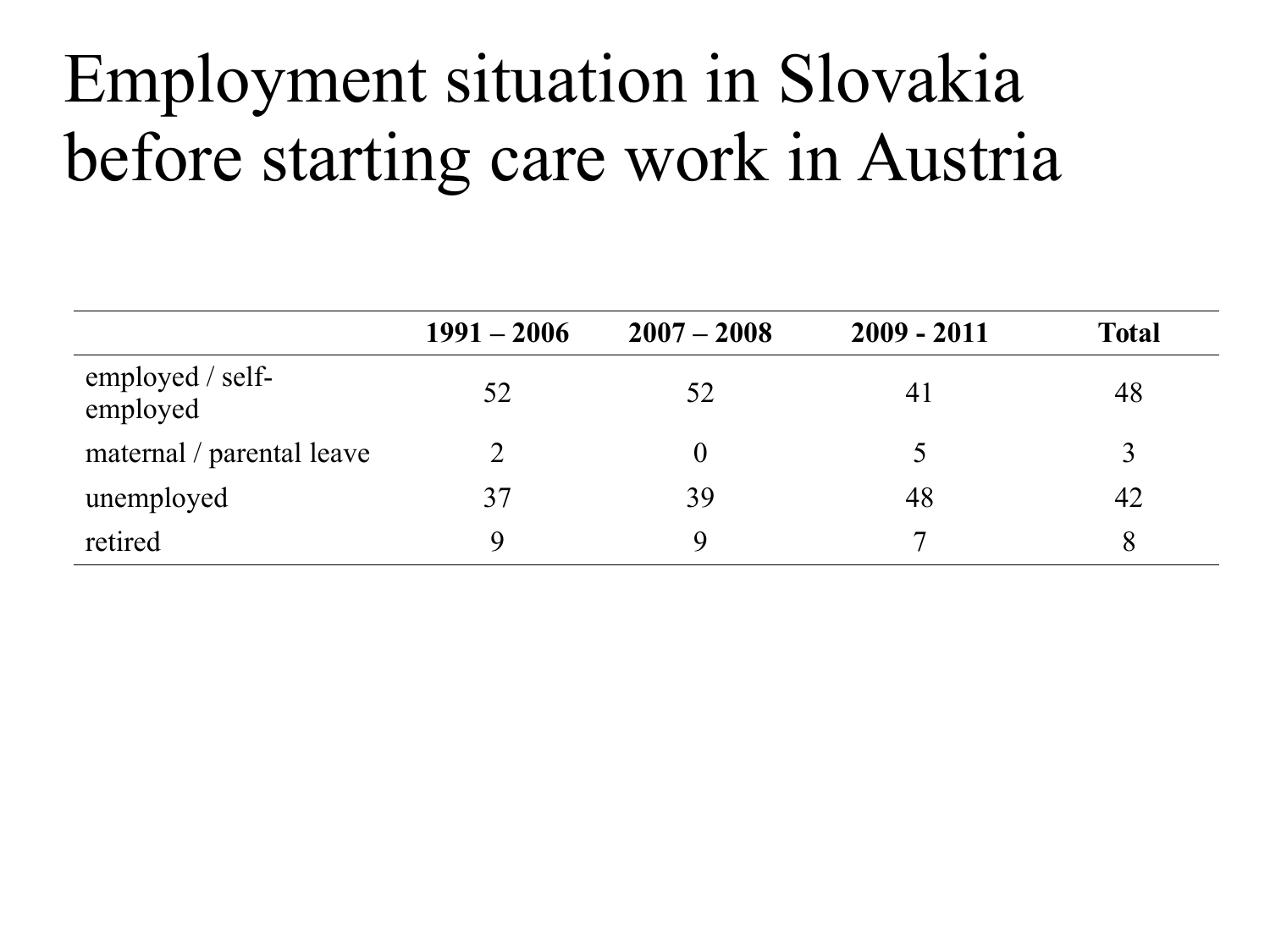# Immediate reason for doing carework in Austria

|                         | $1991 - 2006$ | $2007 - 2008$ | $2009 - 2011$ | <b>Total</b> |
|-------------------------|---------------|---------------|---------------|--------------|
| job loss / unemployment | 24            | 31            | 38            | 32           |
| earnings / finances     | 65            | 56            | 58            | 60           |
| non economic reasons    |               |               |               |              |
| unclear                 |               | ៗ             |               |              |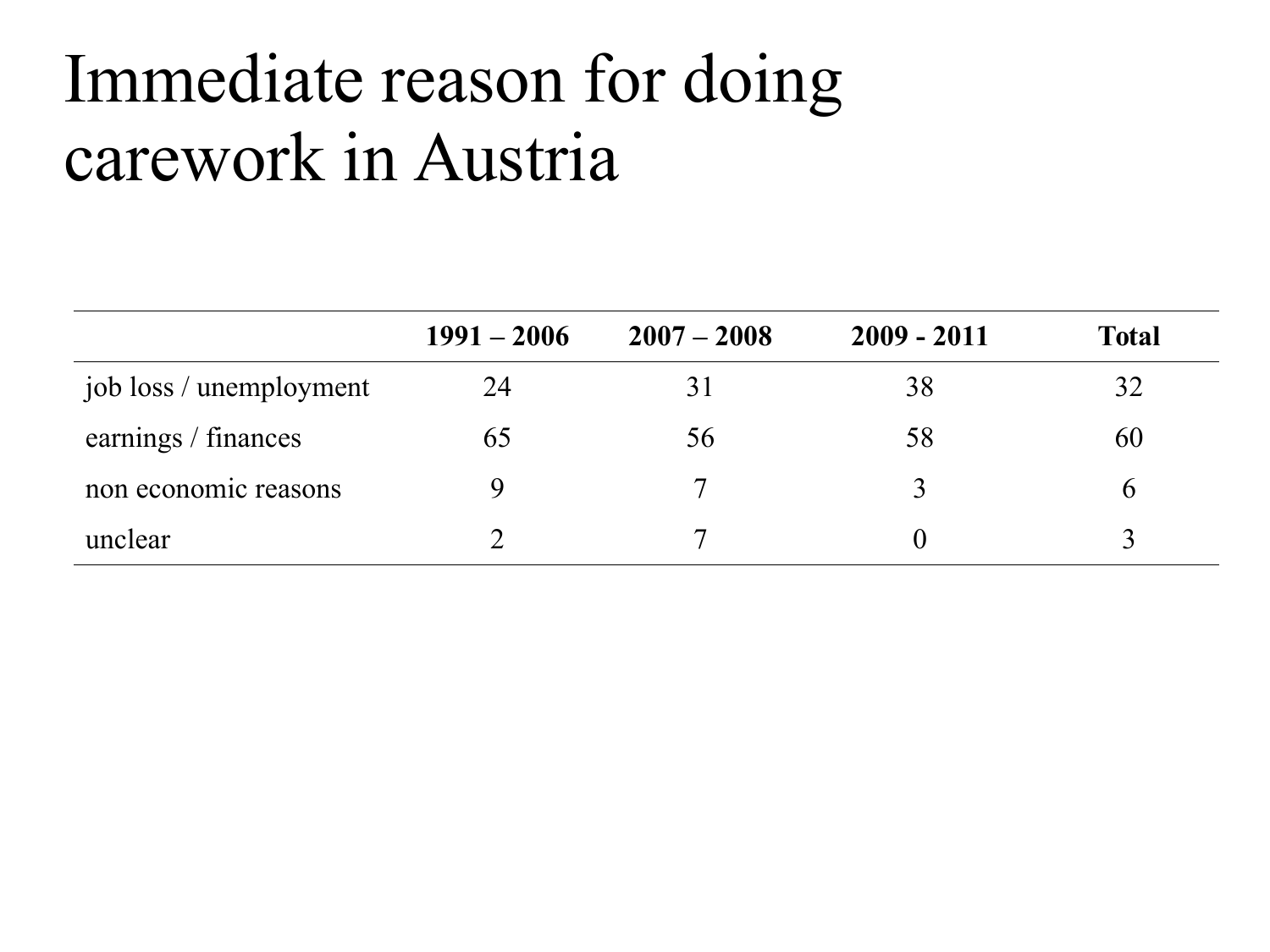# Qualification for carework

|                                                  | $1991 - 2006$ | $2007 - 2008$ | $2009 - 2011$ | <b>Total</b> |
|--------------------------------------------------|---------------|---------------|---------------|--------------|
| health care education<br>with work experience    | 30            | 22            |               | 20           |
| health care education<br>without work experience |               | 4             |               |              |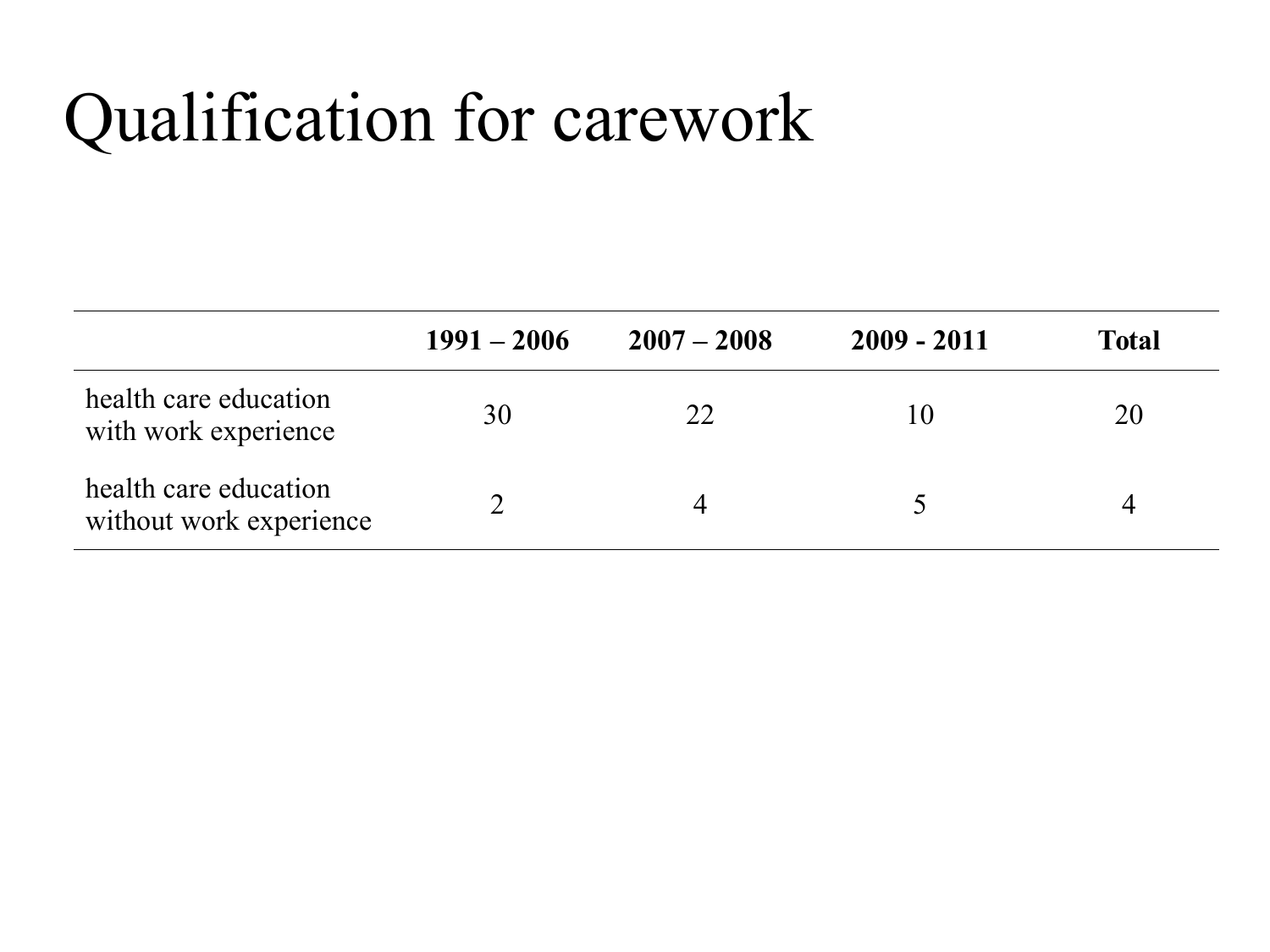# Command of German

|                                            | $1991 - 2006$ | $2007 - 2008$ | $2009 - 2011$ | <b>Total</b> |
|--------------------------------------------|---------------|---------------|---------------|--------------|
| only basics                                | 2             | $\theta$      |               | 3            |
| I manage a basic<br>conversation           | 26            | 38            | 47            | 38           |
| I manage to have a<br>complex conversation | 46            | 47            | 32            | 40           |
| my command of German<br>is very good       | 26            | 16            | 18            | 20           |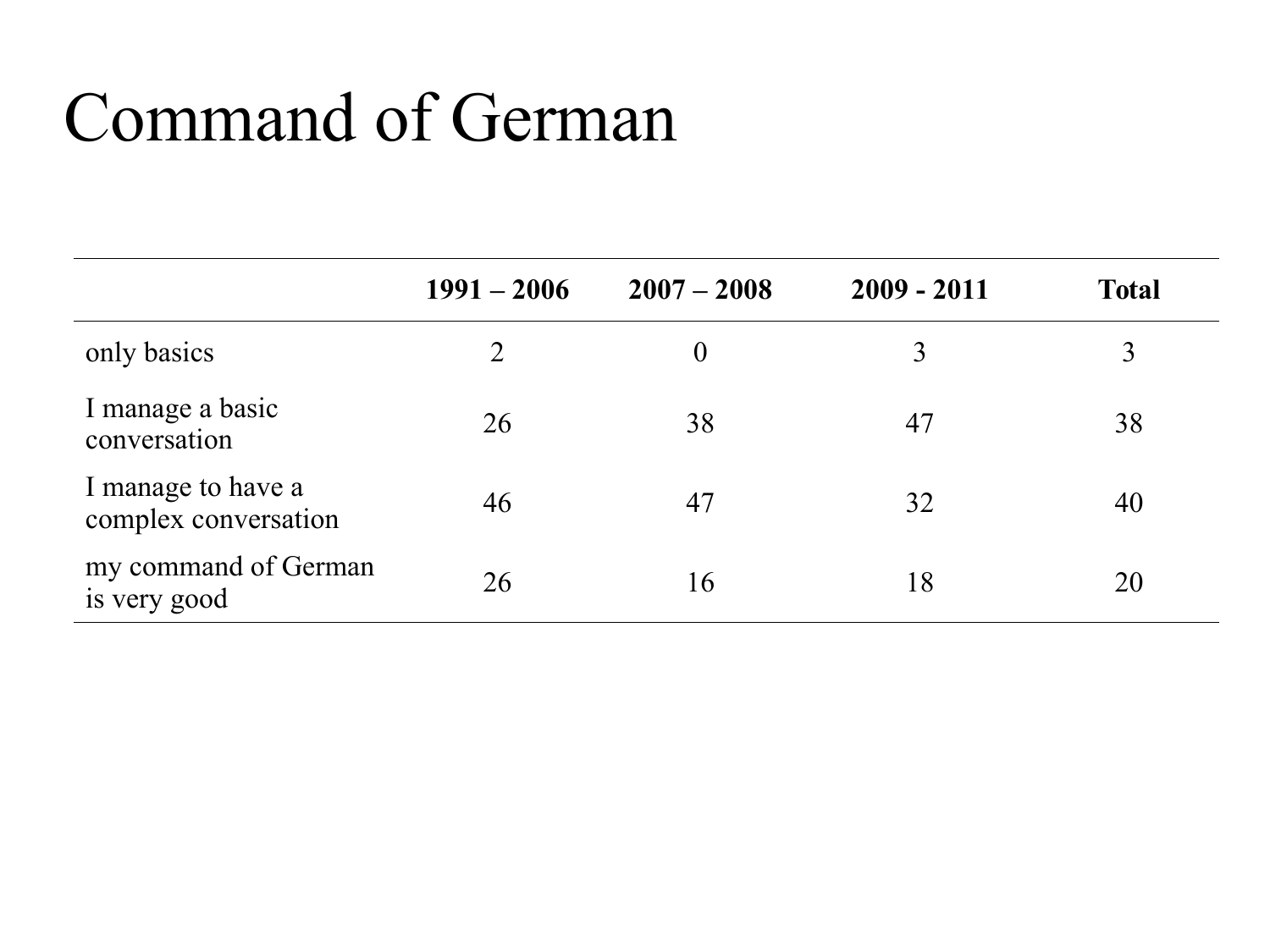# Means of transport when commuting

|                                             | $1991 - 2006$ | $2007 - 2008$  | $2009 - 2011$ | <b>Total</b>  |
|---------------------------------------------|---------------|----------------|---------------|---------------|
| own car                                     | 22            | 16             |               | 14            |
| public transport                            | 20            | 33             | 23            | 25            |
| "taxi" provided by the<br>agency            | 30            | 20             | 35            | 29            |
| "taxi" organized<br>individually            | 20            | 22             | 28            | 24            |
| combination (public)<br>$transport + taxi)$ |               | 7              | 5             | 6             |
| other                                       |               | $\overline{2}$ |               | $\mathcal{D}$ |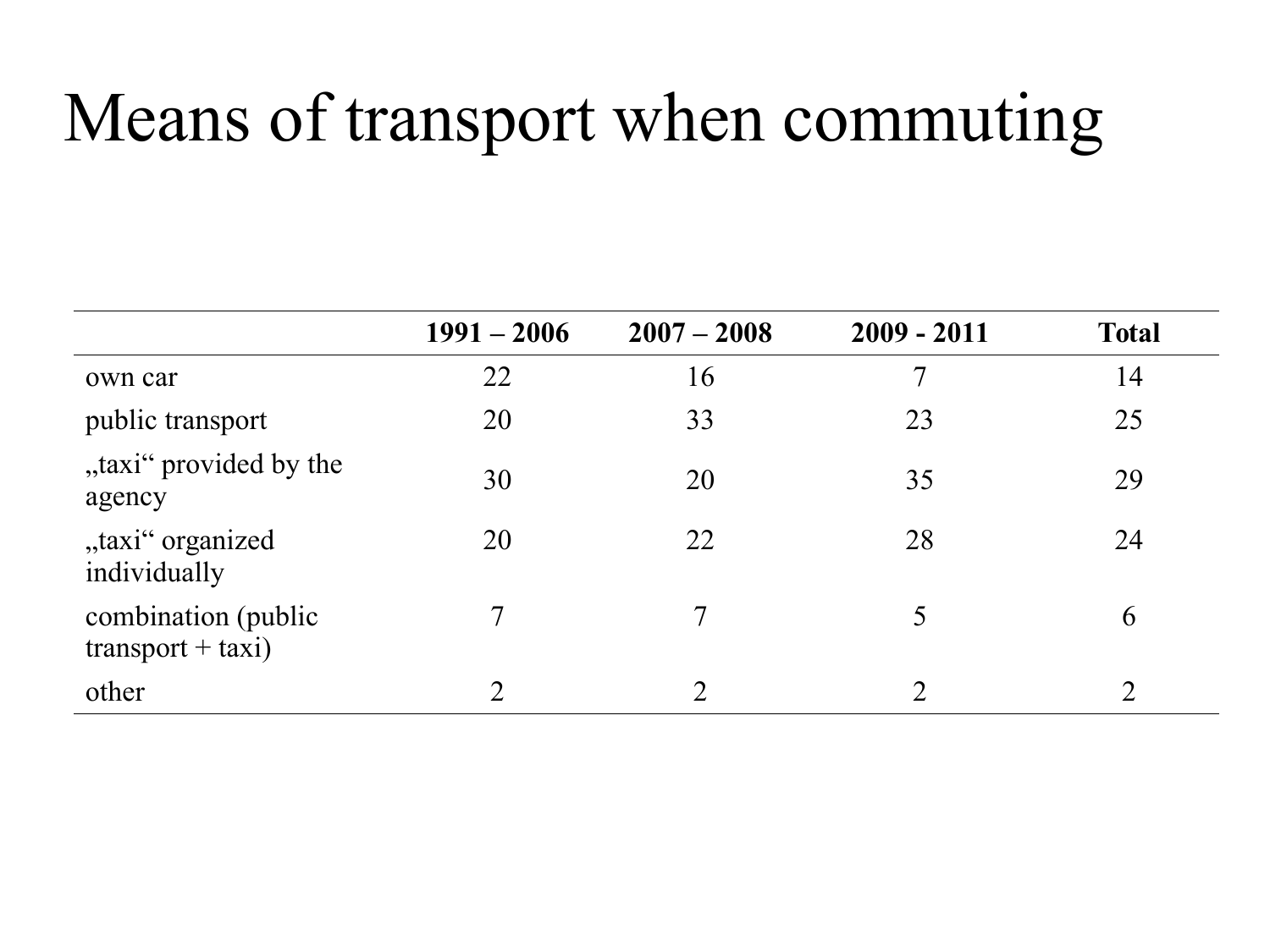# What explains the income level of the carers in Austria?

- Socio-demographic variables (age, education, command of German, International Socio-Economic Index of occupational status (ISEI) of prior employment, work experience as a qualified nurse)
- Migrant networks and social capital
- Workload and tasks
- Personal unemployment experience and regional unemployment level in Slovakia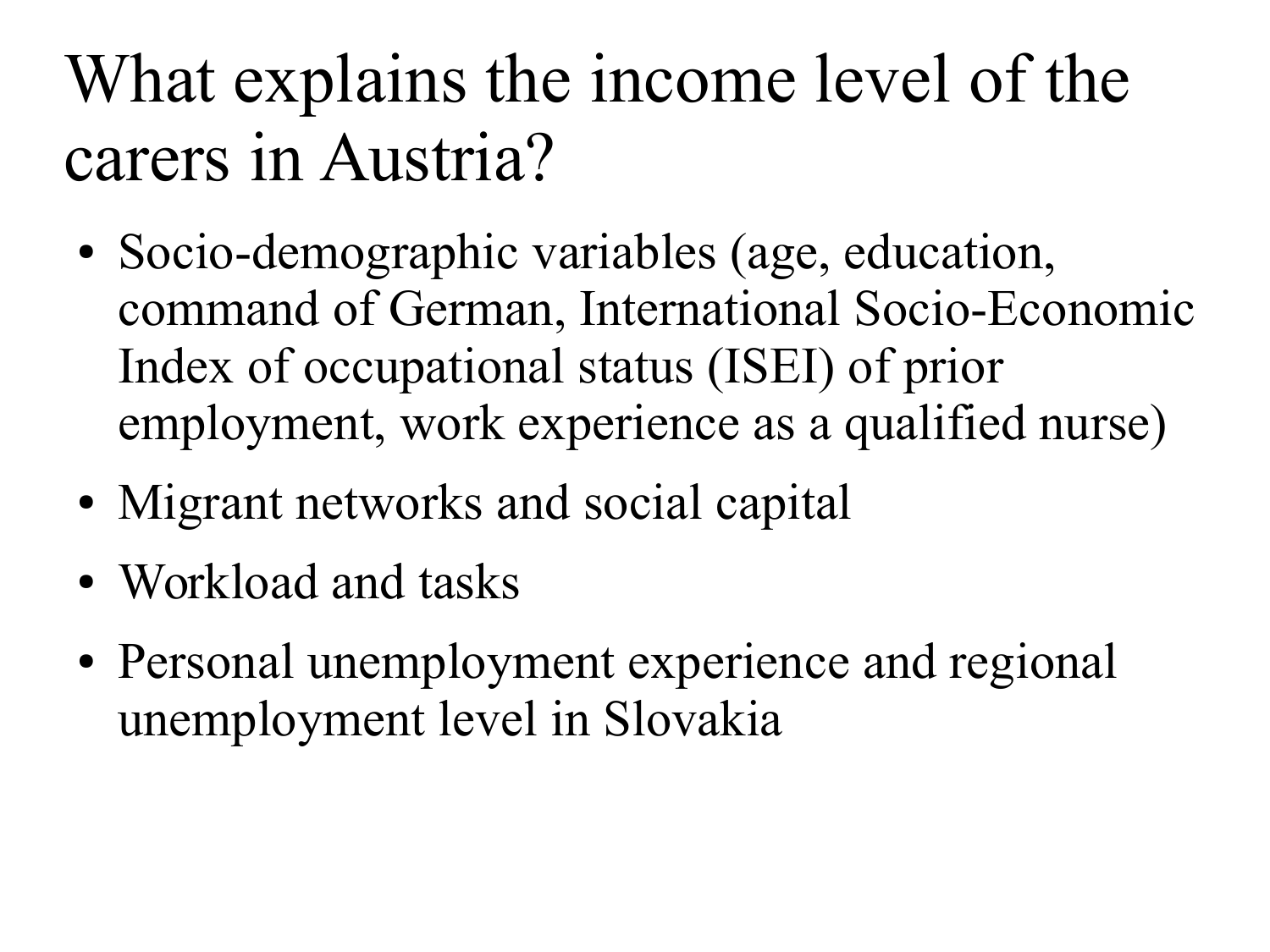|                                                 |          | Model 1 |             | Model 2 |  |
|-------------------------------------------------|----------|---------|-------------|---------|--|
|                                                 | Beta     | Sig.    | <b>Beta</b> | Sig.    |  |
| Age                                             | 0,013    | 0,893   |             |         |  |
| Education                                       | 0,015    | 0,884   |             |         |  |
| Command of German                               | 0,237    | 0,015   | 0.209       | 0.015   |  |
| <b>ISEI</b>                                     | $-0,192$ | 0,039   | $-0.197$    | 0.018   |  |
| Nurse with employment experience                | 0,004    | 0,970   |             |         |  |
| Years working in Austria                        | $-0,025$ | 0,788   |             |         |  |
| Employed via informal networks                  | 0,096    | 0,270   |             |         |  |
| Total weekly workload (in hours)                | $-0,055$ | 0,526   |             |         |  |
| <b>Tasks</b>                                    | $-0,078$ | 0,353   |             |         |  |
| Caring for a couple                             | 0,042    | 0,627   |             |         |  |
| Health situation of patient                     | $-0,023$ | 0,786   |             |         |  |
| Providing only care work (no nursing)           | $-0,226$ | 0,011   | $-0.219$    | 0.007   |  |
| Unemployed before work in Austria               | $-0,251$ | 0,008   | $-0.264$    | 0.002   |  |
| Regional unemployment level in Slovakia in 2009 | $-0,238$ | 0,008   | $-0.263$    | 0.002   |  |
| $R^2$                                           | 0,333    |         |             | 0,312   |  |
| N                                               | 118      |         |             | 118     |  |

#### **Income of Slovak female carers in Austria, standardised OLS regression coefficients**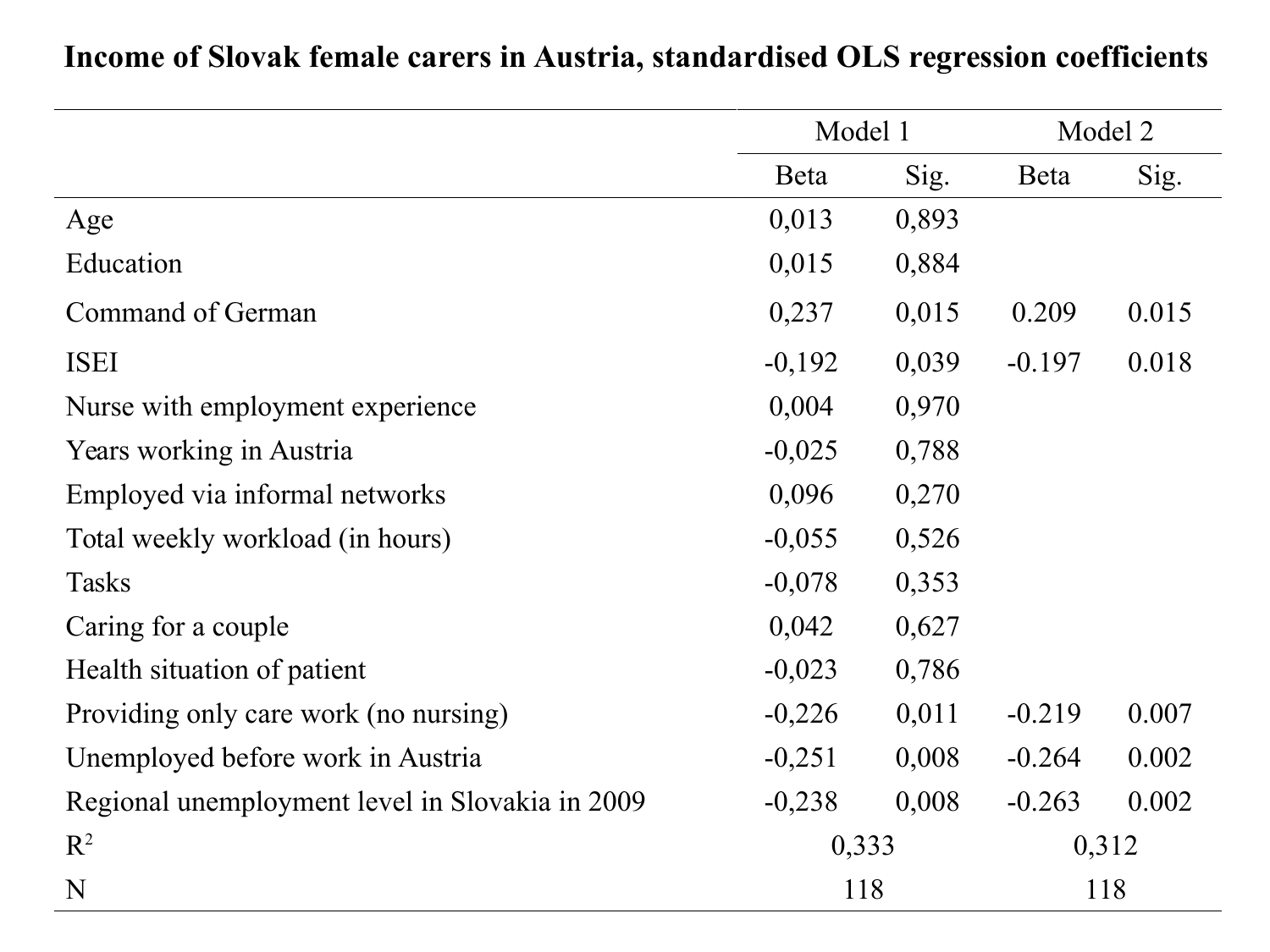# What explains the income level of the carers in Austria?

- Variables from the 'unemployment' group are the strongest predictors. Having been unemployed before taking up care work in Austria generally means accepting a significantly lower income from care work. Also: The higher the regional unemployment level, the lower are the wages the carers are willing to accept.
	- Level of income a care worker is willing to accept is better explained by her situation on the sending country's labour market than by the actual tasks performed in the Austrian household
- No returns to education, however, command of German significant for achieving higher income.
- Finding work through personal networks does not influence earnings. This could point to limits of the 'quality' or usefulness of personal networks in this regard.
- Neither the total weekly workload, the performed tasks, providing care to a couple, nor the health situation of the patient had a significant impact on the income. The only exception is the 'Providing only care work' dummy variable. Care workers who stated that they only provide care work and no nursing earned less.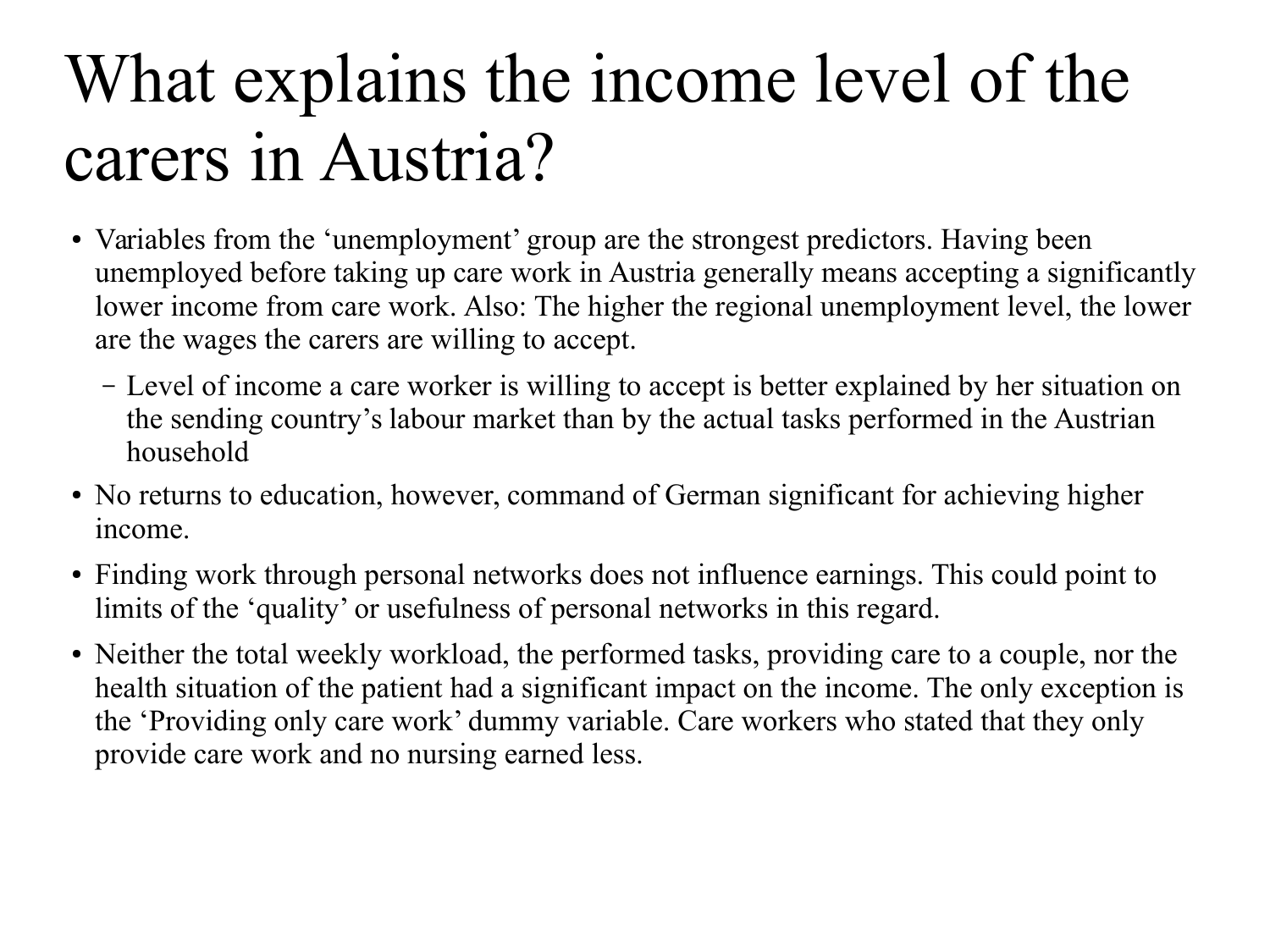# Conclusion: The importance of the Slovak context

- Factors in the sending country important in shaping the size, composition and labour market outcomes of current care worker migration from Slovakia to Austria.
- Main increase occurred a year after the legalisation in Austria  $=$ 'crisis hypothesis'. Changes in the composition of Slovak care workers - care workers who came to Austria after 2008 were more often previously unemployed and from regions of Slovakia with high unemployment. At the same time there was a decline in the share of qualified nurses and workers coming from the more affluent parts of Slovakia bordering with Austria (shift from search for better pay to an escape from unemployment).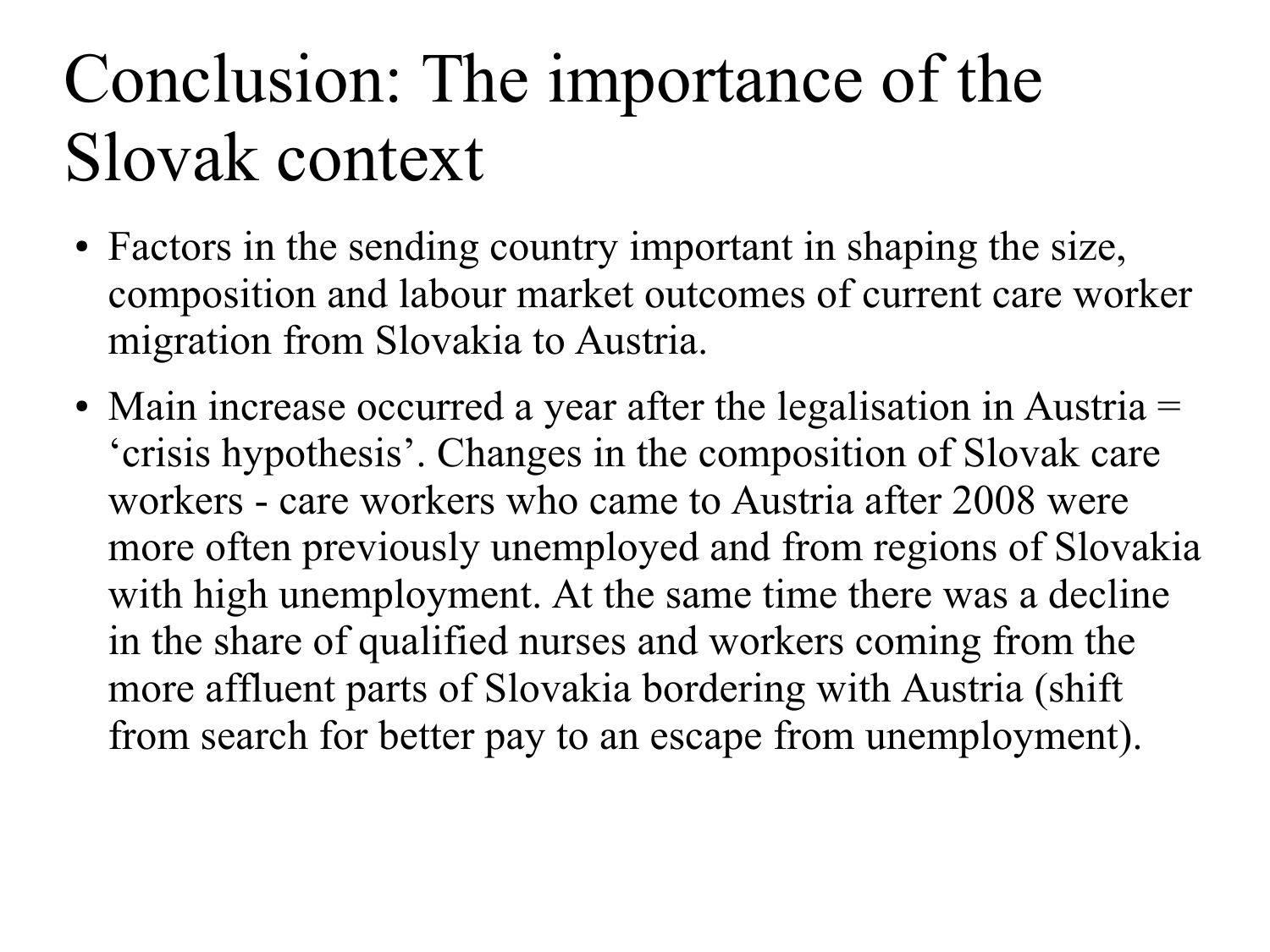# Conclusion II.

- Personal and contextual variables in Slovakia are important. Experience with unemployment and average unemployment level in the region of Slovakia shape income in Austria. Neither the total workload, nor the health situation of the patient influences the care worker's income (i.e. secondary labour market).
- The generally high level of unemployment in Slovakia could be an explanation for the popularity of elder care in Austria compared to the economically similarly well off Austrian and Slovak neighbours – Hungary and the Czech Republic.